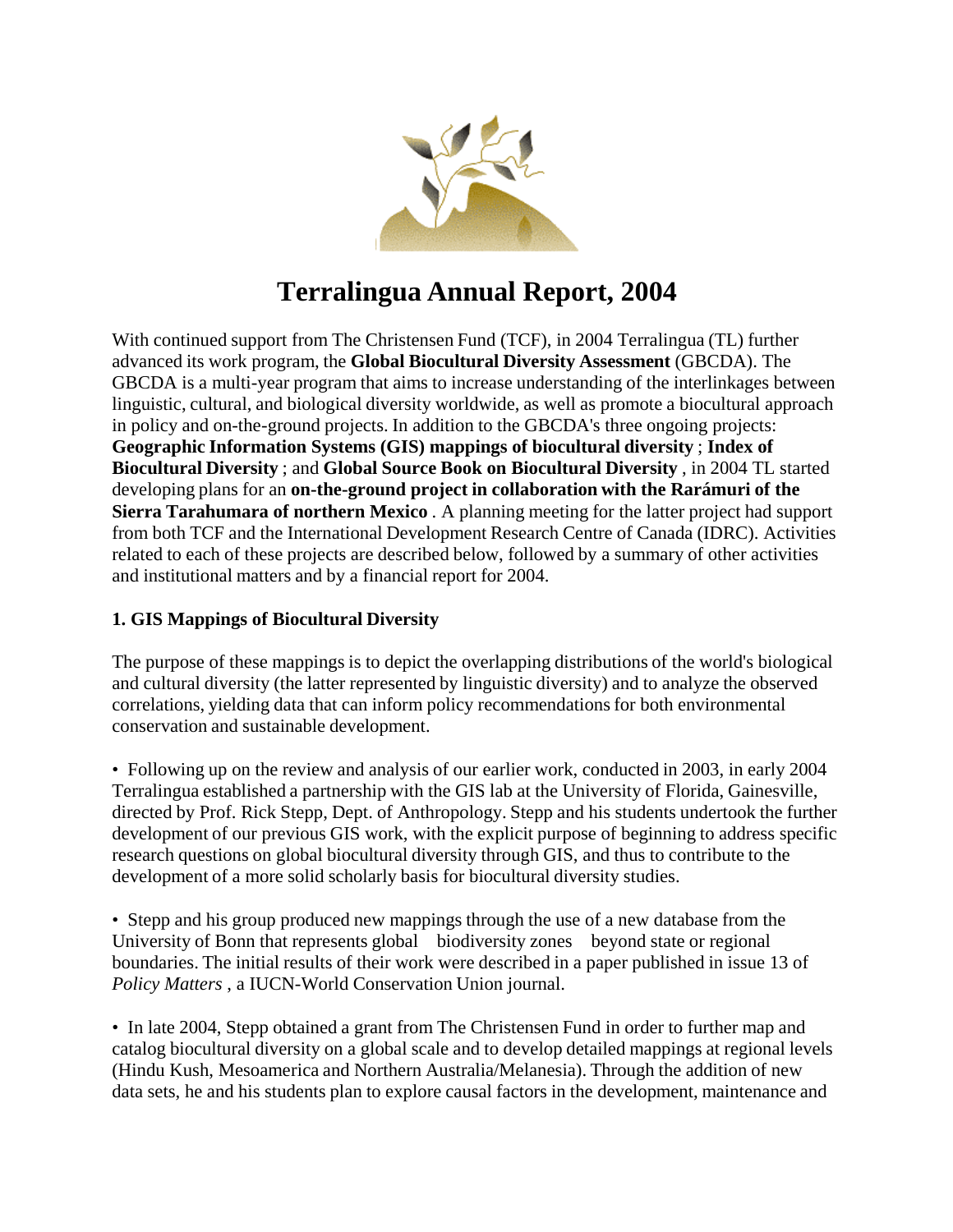loss of biocultural diversity.

#### **2. Index of Biocultural Diversity (IBCD)**

The IBCD is modeled after indexes used in the environmental field to gauge current conditions and trends in the state of the environment. Its purpose is to jointly measure global trends in biological and cultural diversity using a small number of indicators, and thus serve as a benchmark for changes in biocultural diversity. This index is iself meant to fill a noted lack of meaningful sociocultural indicators in global environmental assessments, which has hampered the deployment of a humans-in-environment perspective in policy and on-the-ground action.

• Building on their previous work, IBCD co-authors David Harmon and Jonathan Loh wrote an article on the IBCD for *Policy Matters* 13, published in November 2004, and submitted a research report to the journal *Ecological Indicators.*

• Harmon and Loh also prepared an extensive discussion paper on the IBCD for the 9 th International Congress on Ethnobiology (ICE), which was held in June 2004 at the University of Kent, U.K. At the congress, Loh presented the paper in a workshop titled A Global Index of Biocultural Diversity , with Gary Martin (Global Diversity Foundation), Rick Stepp (University of Florida), and Stanford Zent (Instituto Venezolano de Investigaciones Científicas) as discussants. Following this presentation, Harmon and Loh produced a revised draft of the IBCD, which was posted on TL's website.

• In June 2004, Harmon and Loh were invited to take part in the Convention on Biological Diversity (CBD)'s Ad Hoc Technical Expert Group on Indicators for Assessing Progress Towards the 2010 Biodiversity Target, whose role is to address the CBD's need for an indicator on the status of traditional knowledge, innovations, and practices, and specifically on the status and trends of linguistic diversity and numbers of speakers of indigenous languages.

• Through their participation in this process, Harmon and Loh began seeking ways in which further developments of the IBCD might serve the purposes of the CBD. To this purpose, they started investigating three areas in particular: better overall data on the numbers of speakers of the world's languages; trend data in the number of speakers of the world's languages; and elaboration of quantitative measures of traditional environmental knowledge and rates of change in the transmission of this knowledge from older to younger generations.

#### **3. Global Source Book on Biocultural Diversity (GSB)**

This project aims to provide the first global source of information about projects, programs, and initiatives that take an integrated biocultural approach to environmental conservation and maintenance and revitalization of local languages and cultural traditions. It is also meant to offer an overview of the field of biocultural diversity and a variety of bibliographic and other resources on biocultural diversity.

• Through continued dissemination of our initial call for contributions, information about 33 projects from all continents was received and entered into our database.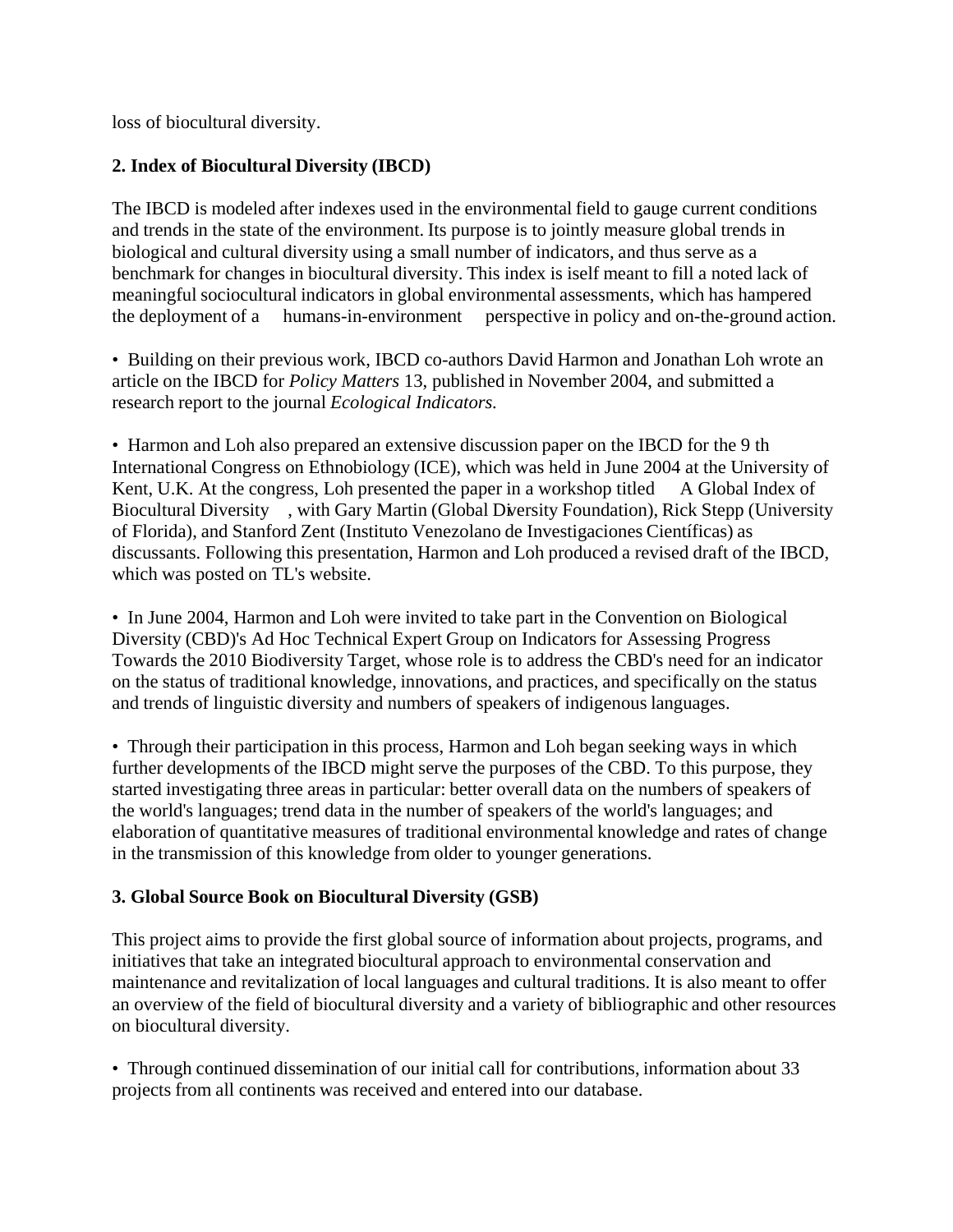• Based on these responses, Luisa Maffi and Ellen Woodley initiated the second phase of the survey, addressing follow-up questions to survey respondents and beginning to analyze the data received.

• Bibliographic data gathering continued, yielding over 400 references on biocultural diversity and related topics, in view of preparing a review of the literature in this field.

• A draft GSB report was prepared and circulated among respondents for their feedback. Based on the constructive comments and suggestions received, a further revised draft was prepared and posted on TL's website in late December 2004.

• Contributors showed an appreciation for the project's effort to allow people doing biocultural work in different parts of the world to learn about one another's activities. Respondents also expressed enthusiasm for the idea of a bulletin board, to be developed on TL's website, that would allow them to network with one another and more directly exchange ideas and experiences.

• Luisa Maffi prepared an article for *Policy Matters* 13 (November 2004), in which the GSB was presented and the call for contributions included, thus reaching the vast IUCN network.

• In late 2004, a new grant from The Christensen Fund was received for the completion, publication, and dissemination of the GSB.

• We continued to disseminate the call for contributions and began seeking opportunities for partnering with larger organizations for the purposes of both expanding the reach and impact of the GSB and garnering sponsorship and support for the later publication of the resulting work.

## **4. Sierra Tarahumara Project**

• On 27-28 March 2004, TL held a planning meeting with Rarámuri governors (traditional authorities) in the town of Guachochi, in the Sierra Tarahumara of the state of Chihuahua, Mexico. With support from TCF and IDRC, a TL team of Canada- and US-based participants met with the Rarámuri, to hear their concerns and explore possibilities for collaboration on community-based and directed projects on issues of ecological and cultural resilience and human health.

• Preparations for the meeting were undertaken in collaboration with Sr. Carlos Palma, coordinator of the Rarámuri Educational Initiative, who invited the Rarámuri governors and organized local meeting logistics, field activities, and entertainment.

• The meeting was attended by 25 Rarámuri authorities from 15 communities. The interaction was very successful and led to an invitation to the visitors to come back at a later time to hear the result of the governors' consultations with their communities and possibly to start planning educational and field activities with a focus on ecological, cultural, and human/animal health related to water.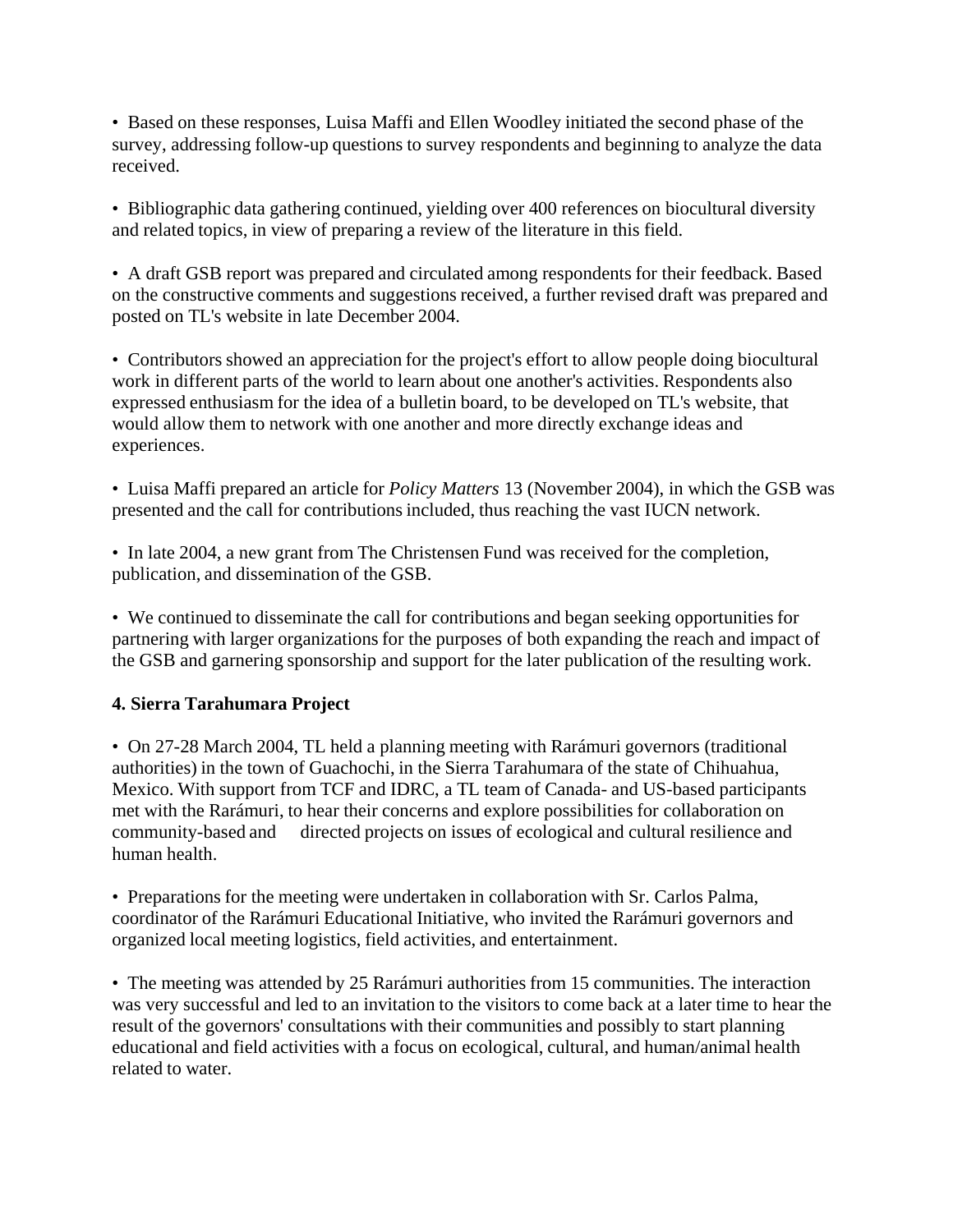• Given this outcome, TL initiated a follow-up with IDRC, which indicated that funding for a second meeting might be available for the second half of 2005. The purpose of this meeting would be for TL to receive feedback from the Rarámuri governors and, in the case of a positive response, work with them on a larger proposal to establish a collaborative project in one or more communities. The focus of this project would be on alternative education about water from both a Rarámuri and a scientific perspective, as well as on-the-ground work to restore a stream and revitalize traditional knowledge about stream ecosystem management. A new proposal to IDRC was to be submitted before April 2005.

## **5. Other Activities**

Promotion of the biocultural diversity approach occurred at various venues, including:

• The Workshop on Sustainability and Environment held by the Canadian Social Sciences and Humanities Research Council at York University, Toronto, in February 2004.

• The IUCN UNDP Dialogues on Biological and Cultural Diversity and the Millennium Development Goals, held in Barcelona, Spain at the Universal Forum of Cultures in September 2004.

Two significant publications in 2004 were:

• The special issue of IUCN's journal Policy Matters (issue 13), devoted to the topic of history, culture, and conservation, and co-edited by Grazia Borrini-Feyerabend, Ken MacDonald, and Luisa Maffi, which was showcased at the World Conservation Congress in Bangkok, Thailand, in November 2004. It contained papers on TL's Global Source Book on Biocultural Diversity, the GIS mappings, and the Index of Biocultural Diversity.

• The edited volume *Ethnobotany and Conservation of Biocultural Diversity* (Thomas J. Carlson and Luisa Maffi, eds.), published by New York Botanical Garden Press in the Advances in Economic Botany Series (Vol. 15). This volume presented some of the most recent ethnobotanical research as relevant to the conservation of biocultural diversity.

#### **6. Organizational Development**

One major development at the organizational level was the decision made by TL's Board in the Spring of 2004 to close the Washington, D.C. office, for financial and administrative reasons, and revert to a virtual(Internet-based) mode of operation, while maintaining our incorporation in the U.S.A. The office was closed in June 2004. Project activities continued without interruption through our distributed network of collaborators, with program and administrative coordination carried out from the President's office in Canada. Initial discussions took place about the possibility of incorporating TL also in Canada, to take advantage of sources of funding only available to Canadian nonprofits.

In December 2004, TL's annual Board Meeting was held by conference call, during which general elections were also held. As per TL's by-laws, a new election procedure was inaugurated,